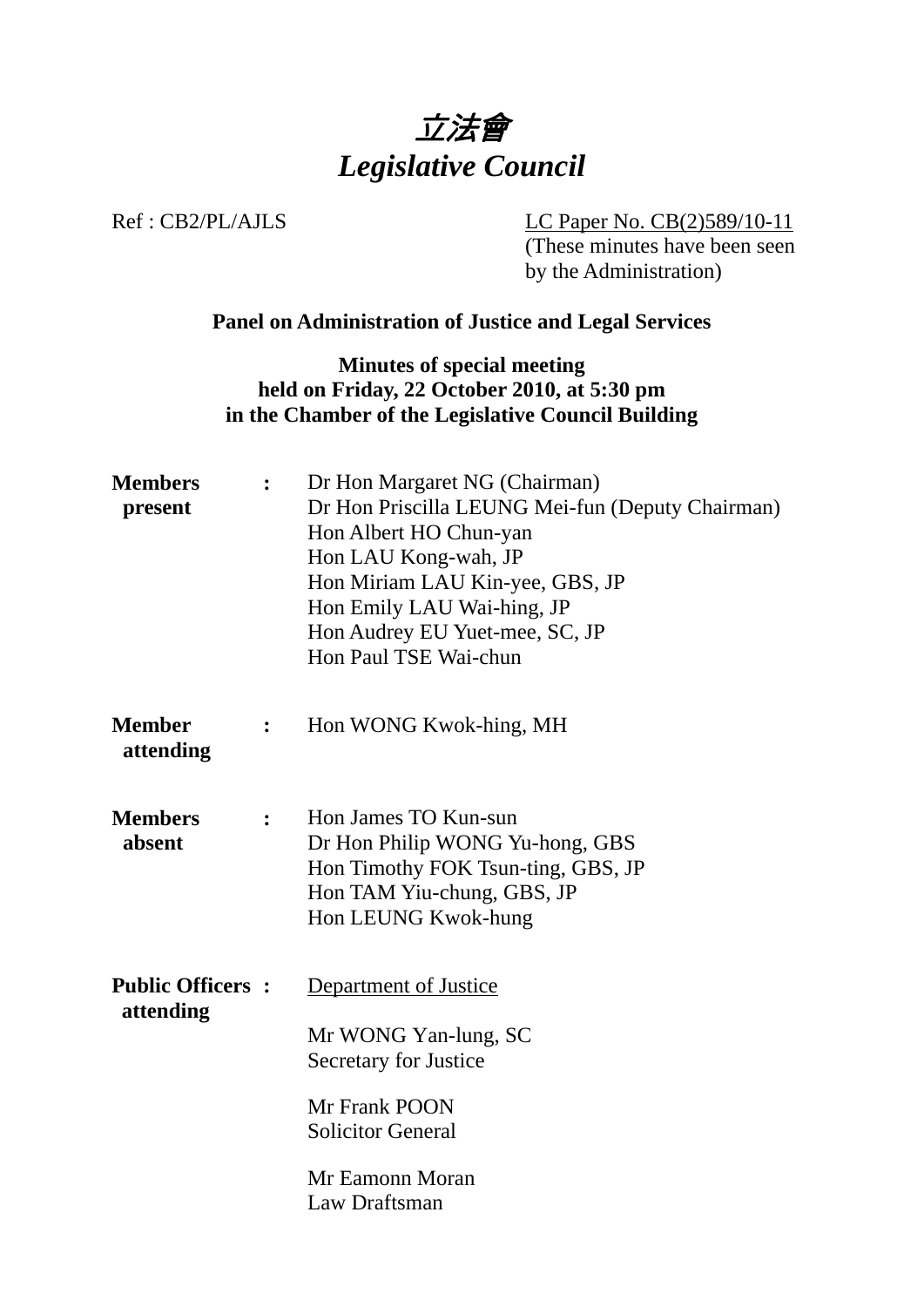|                               |                | Ms Susie HO<br>Director of Administration & Development        |
|-------------------------------|----------------|----------------------------------------------------------------|
|                               |                | Mr Kevin Zervos, SC<br>Deputy Director of Public Prosecutions  |
|                               |                | <b>Home Affairs Bureau</b>                                     |
|                               |                | Mr TSANG Tak-sing, JP<br><b>Secretary for Home Affairs</b>     |
|                               |                | Mr CHAN Heung-ping, William<br>Director of Legal Aid           |
|                               |                | Ms LUI Kit-yuk, Grace, JP<br>Deputy Secretary for Home Affairs |
| <b>Clerk</b> in<br>attendance | $\ddot{\cdot}$ | Miss Flora TAI<br>Chief Council Secretary (2)3                 |
| <b>Staff</b> in<br>attendance | $\mathbf{L}$   | Ms Amy YU<br>Senior Council Secretary (2)3                     |
|                               |                | Mrs Fonny TSANG<br>Legislative Assistant (2)3                  |

 $- 2 - 1$ 

#### Action

**I. Briefing on the Chief Executive's 2010-2011 Policy Address**  [LC Paper Nos. CB(2)36/10-11(01) to (02), the 2010-2011 Policy Address – "Sharing Prosperity for a Caring Society" and the 2010-2011 Policy Agenda booklet]

#### Briefing by the Administration

The Chairman welcomed representatives of the Administration to the meeting to brief the Panel on the initiatives in the 2010-2011 Policy Agenda relating to the Department of Justice ("DoJ") and those of the Home Affairs Bureau ("HAB") in respect of legal aid.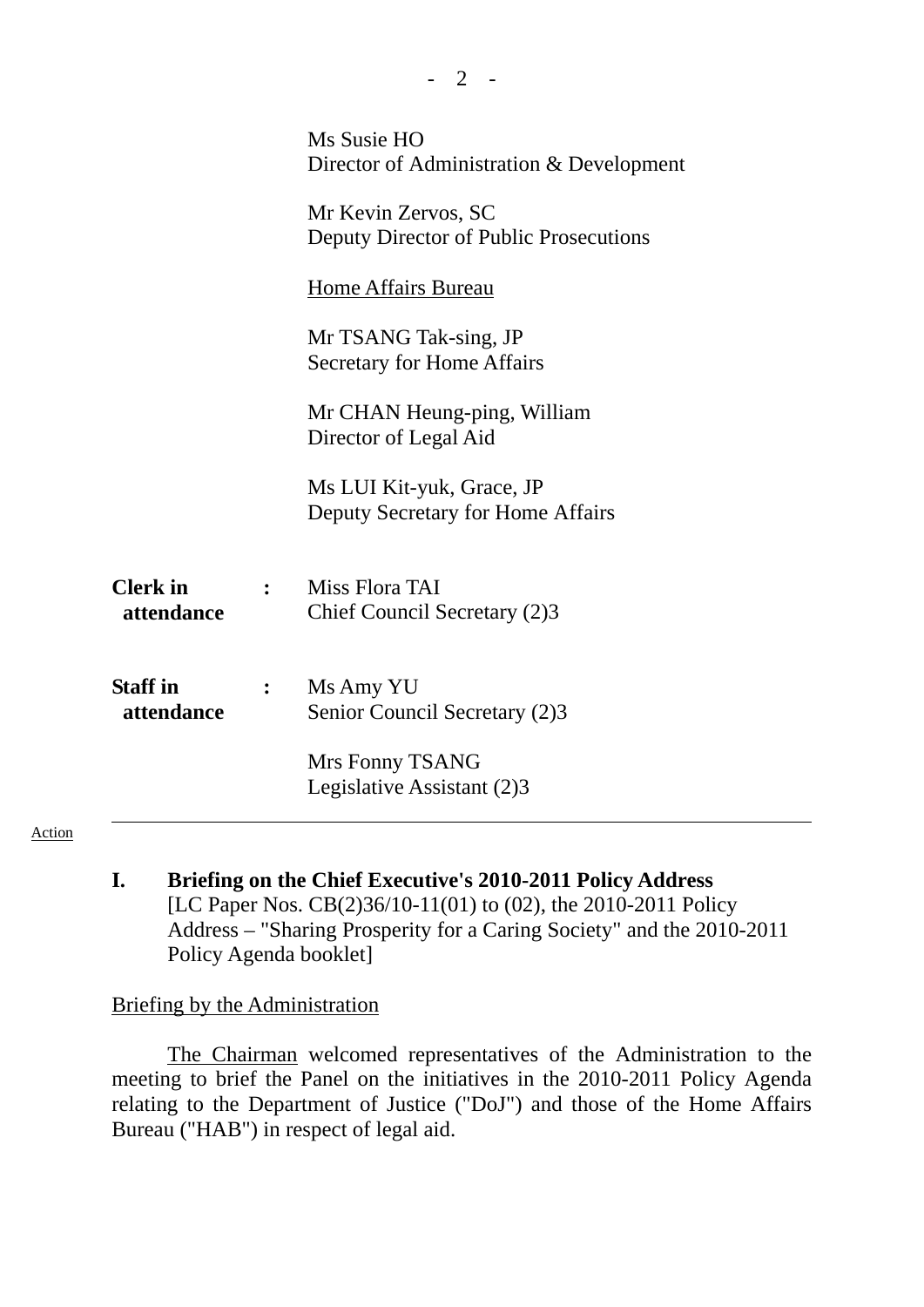2. At the invitation of the Chairman, Secretary for Justice ("SJ") and Secretary for Home Affairs ("SHA") each gave a presentation to highlight the policy initiatives within their respective purview for 2010-2011. Copies of their speaking notes (Chinese version only) were tabled at the meeting and issued vide LC Paper Nos. CB(2)132/10-11(01) and (02) on 26 October 2010.

## Issues raised by members

## *Development of mediation services*

3. Mr WONG Kwok-hing enquired about the time frame of the legislative process for the proposed Mediation Ordinance and the resources required for implementing the initiatives for promoting mediation in Hong Kong. Mr WONG Kwok-hing and Mr LAU Kong-wah considered that the availability of adequate resources was crucial to the successful development of mediation, particularly at the initial take-off stage.

4. SJ responded that in its report issued for public consultation in February 2010 ("the Report"), the Working Group on Mediation ("Working Group") had recommended enacting legislation on mediation. The majority of the respondents in the consultation exercise had expressed support for the recommendation and the proposed coverage of the legislation as set out in the Report. On the basis of the legislative framework outlined in the Report, the Administration aimed at initiating the legislative process for the proposed Mediation Ordinance in 2011.

5. On the resources for development of mediation, SJ said that he recognized the importance for the Government to take on a leading role during the initial stage of development of mediation. The Working Group chaired by him and comprising representatives from relevant stakeholders had worked together to make recommendations on how to promote and facilitate wider use of mediation. With the support of Members, a non-civil service position of Deputy Principal Government Counsel was created in August 2010 for furthering the development of mediation. To take forward the development of mediation services on different fronts, a mediation task force would also be set up to advise on and assist in the implementation of the Working Group's recommendations. Where necessary, the Administration would seek additional resources if needs were identified during the implementation process. SJ further said that apart from the Administration, other stakeholders including the legal profession, mediation service providers and the Judiciary had also contributed resources to promote the development of mediation in Hong Kong. SJ added that while it was vital for the Government to spearhead the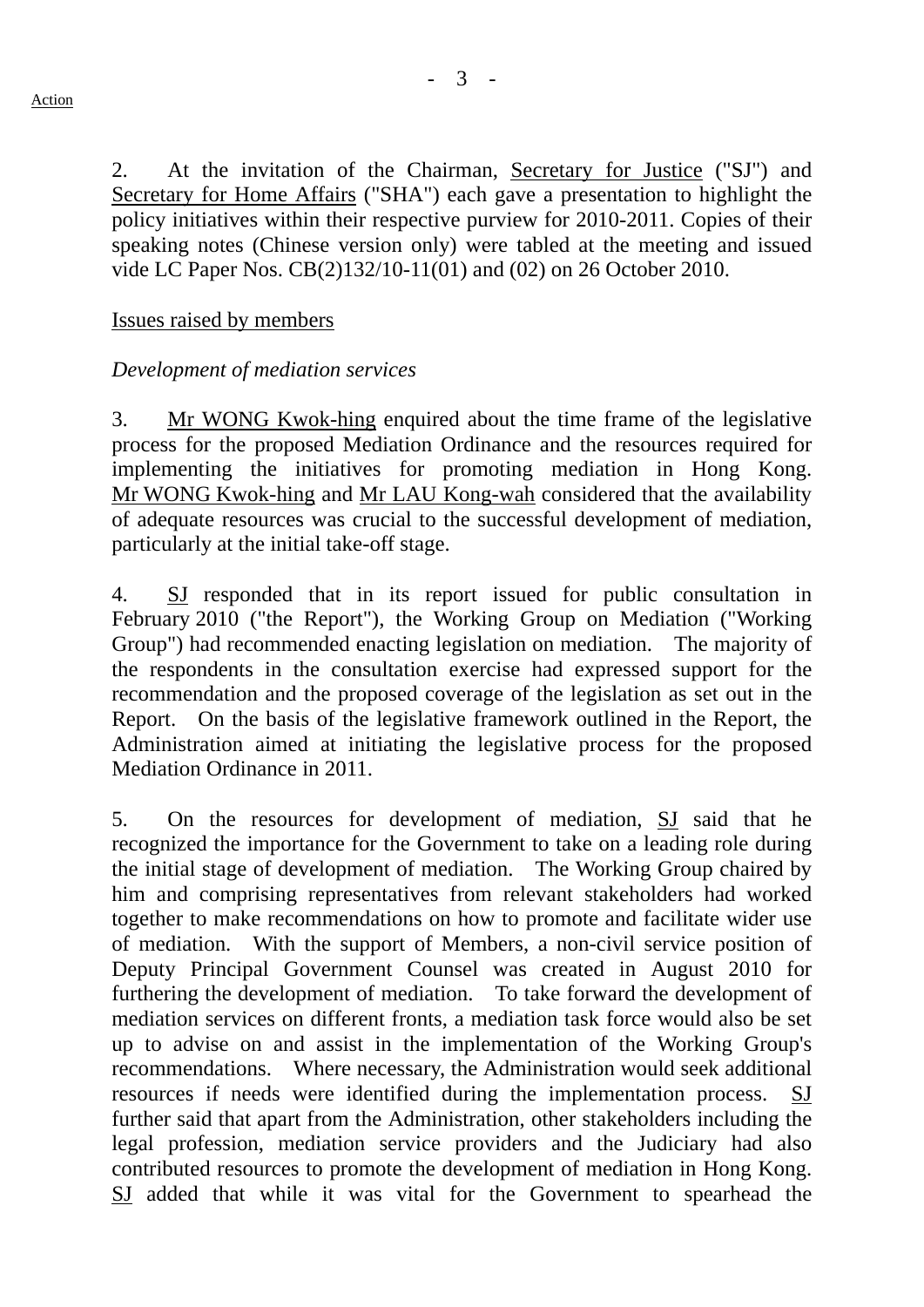development of mediation in the initial stage, its sustainable development would

depend on market demand for the service and availability of quality service to meet the service demand. The mediation task force would consider how the Working Group's recommendations in the three important areas of accreditation and training, public education and promotion of mediation and the promulgation of the Mediation Ordinance could be taken forward.

## *Mediation for building management cases*

6. The Deputy Chairman said that she had all along supported the promotion of wider use of mediation in Hong Kong. Noting the increasing number of disputes concerning building management and compulsory land sale, she said that the Administration should consider the provision of free mediation service for such cases to facilitate their expeditious resolution at an early stage. Mr LAU Kong-wah shared the view that the provision of free mediation service at the district level could help resolve many community disputes.

7. SJ responded that with the implementation of Civil Justice Reform, the Court had taken on the duty as part of active case management to encourage the parties to attempt mediation before litigation. In addition, a number of pilot schemes had been/would be in place to promote the use of mediation in resolving specific types of disputes. He elaborated that the Lands Tribunal had introduced a pilot scheme in 2008 under which parties to building management cases were encouraged to resolve their disputes by way of mediation, and the measures in the pilot scheme had subsequently been adopted as standard practice with effect from 1 July 2009. In respect of compulsory land sale cases, the Development Bureau had been working closely with the mediation service providers to set up a pilot scheme to facilitate parties involved in or contemplating compulsory sale applications under the Land (Compulsory Sale for Redevelopment) Ordinance to undertake mediation on a voluntary basis. Furthermore, the Financial Services and the Treasury Bureau had proposed the establishment of a Financial Disputes Resolution Centre to handle financial disputes using mediation and arbitration. The proposal was put to public consultation and it was expected that there would be a decision by the end of this year on whether or not the Centre would be set up. To promote wider use of community mediation, two District Councils had agreed to make available community venues free of charge for the conduct of mediation by pro bono mediators. Apart from the Government, the mediation service providers had also collaborated in setting up the Joint Mediation Helpline Office to provide a one-stop mediation referral service for parties in need of mediation service. These concerted efforts by the Government and stakeholders would help promote and facilitate the wider use of mediation.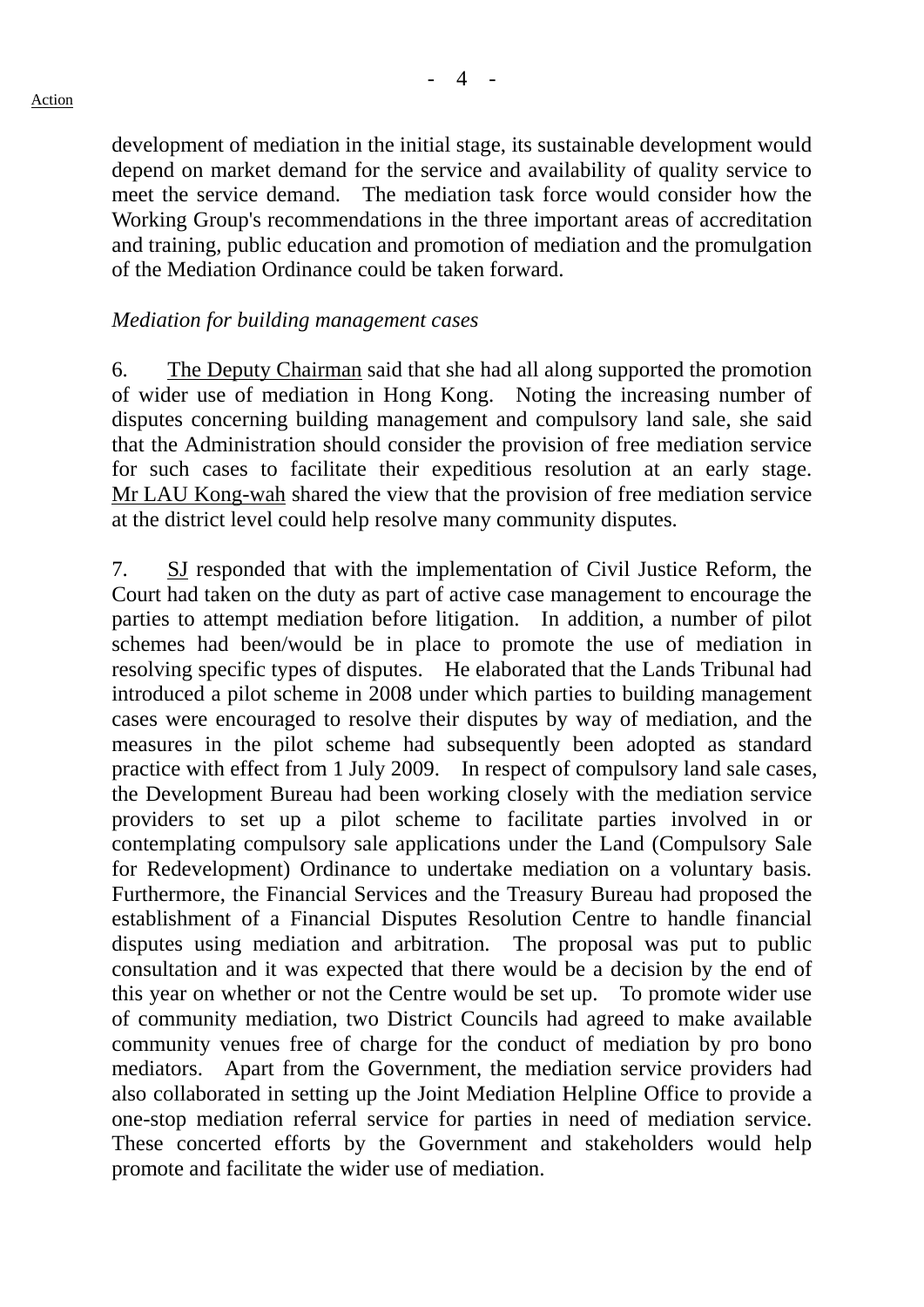8. Ms Audrey EU agreed with the view that the Administration should provide greater support to facilitate the resolution of building management disputes at an early stage to prevent the disputes from escalating. Noting that meetings of owners' corporations ("OCs") were often attended by staff of the Home Affairs Department ("HAD") playing the role of observer, she suggested to explore the feasibility of HAD staff playing a more active role in facilitating the resolution of building management disputes.

9. SHA responded that one of the policy initiatives relating to building management featuring in the Policy Address for 2010-2011 was the establishment of a panel of advisors familiar with building management matters to provide owners involved in building management disputes with impartial and authoritative advice. If the disputing parties were willing to resolve their dispute by mediation, the Panel would provide necessary assistance.

10. Ms Audrey EU considered that with appropriate assistance and timely intervention, many building management disputes could be resolved at an early stage without the need to refer them to the proposed panel of advisors. Pointing out that the proposed panel of advisers would not be established at the district level, she was concerned that the disputes might have already escalated by the time they reached the panel of advisers. She maintained her view that it would be more effective and cost-efficient for HAD staff to offer assistance in facilitating the settlement of building management disputes.

11. The Chairman said that as OC meetings were often attended by HAD staff, should building management disputes arose during those meetings, it would facilitate the resolution of the disputes at an early stage if HAD staff attending the meetings could provide mediation service on the spot or advise the parties concerned to attempt mediation and where necessary provide a list of mediators specializing in building management for their reference.

12. Mr Albert HO shared the view that mediation could help resolve many building management disputes. He was, however, concerned that parties to such disputes might not be willing to attempt mediation due to cost consideration. In his view, it would be more desirable if the Administration could provide free mediation service to facilitate resolution of building management disputes at an early stage. Consideration could also be given to providing relevant training to HAD staff so that they could provide mediation service in such disputes. He believed that such a measure would help promote social harmony on the one hand, and reduce the heavy caseload of the Lands Tribunal on the other.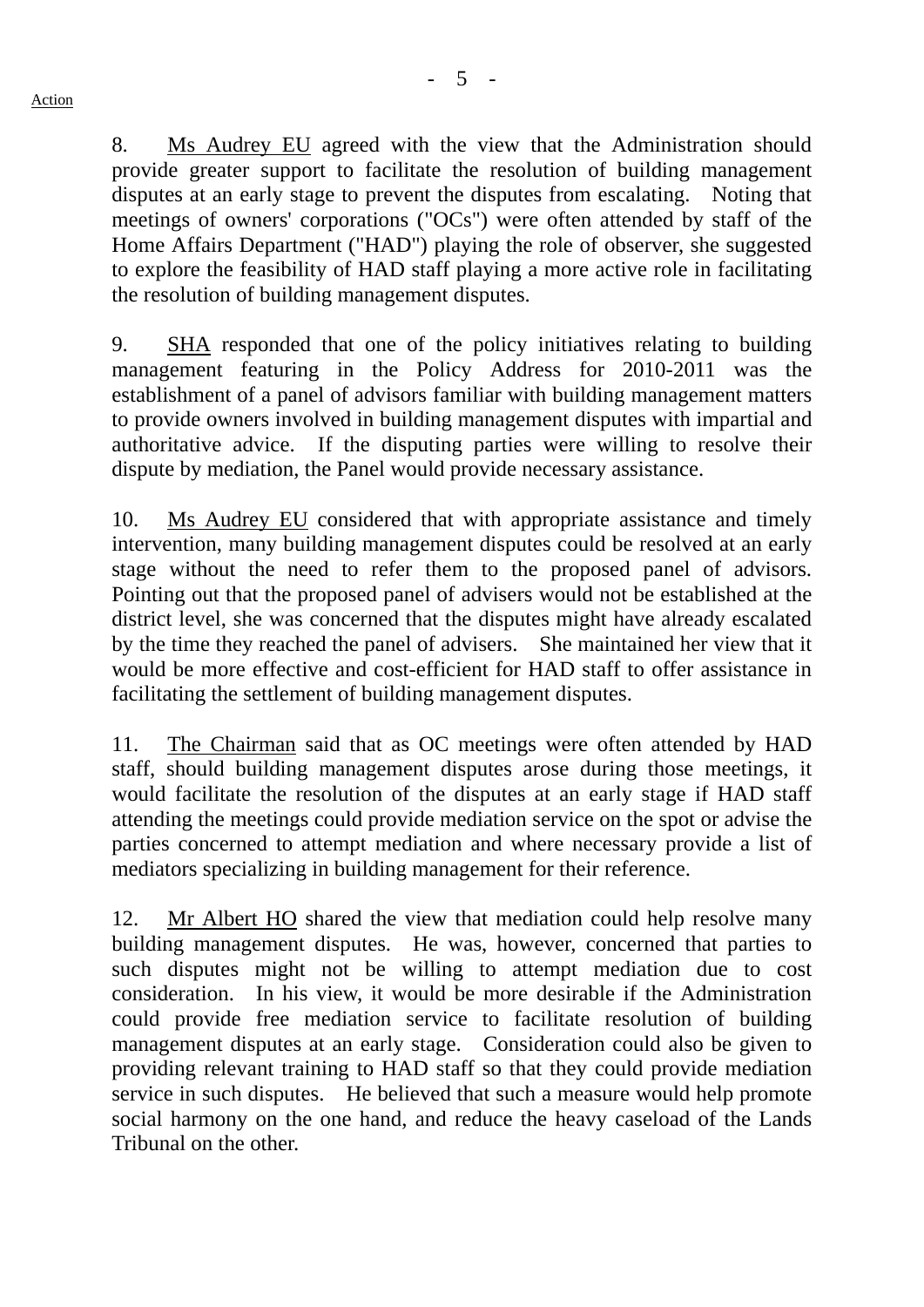13. SHA said that the Administration recognized the need to work out a mechanism to facilitate the resolution of building management disputes at the district level. To this end, it was proposed that a panel of advisors be established to provide owners involved in building management disputes with impartial and authoritative advice. He added that as HAD staff did not have a background in legal studies or relevant professional training, there was difficulty in offering professional mediation services beyond the assistance currently provided in resolving disputes.

14. SJ considered it more practicable to have HAD staff referring cases to relevant non-Governmental organizations for mediation than to have them trained as mediators. The Administration would explore means to improve referral services to help members of public gain access to mediation services. Referring to Mr Albert HO's comment on the cost of mediation, SJ said that the cost for providing mediation service to disputes on building management matters was normally lower than that for commercial disputes. He added that training and quality of mediators was crucial for the successful development of mediation and the mediation task force to be set up would also work on the development of the system of accrediting mediators, among others.

15. The Chairman proposed that the Panel should further follow-up at a future meeting on members' suggestion that the Administration should implement practicable measures to facilitate expeditious resolution of building management disputes by mediation such as provision of such free service by HAD. Members agreed.

Clerk

#### *Legal aid issues*

16. Mr WONG Kwok-hing urged the Administration to consider waiving the means test in respect of legal aid applications by employees for wage claims. SHA responded that the Government's legal aid policy required that applicants must satisfy both the means test and the merits test. Nevertheless, as pointed out by the Chief Executive in his 2010-2011 Policy Address, the Administration was considering the feasibility of expanding the scope of the Supplementary Legal Aid Scheme ("SLAS") to cover more types of cases, including claims to recover outstanding wages and other employee benefits.

17. Mr WONG Kwok-hing said that in the hearings of appeals against refusal of legal aid, the Legal Aid Department ("LAD") was represented by barristers. He considered this unfair to legal aid applicants concerned who had little legal knowledge and requested LAD to review such inequality of footing between the parties. Director of Legal Aid ("DLA") clarified that the lawyers representing LAD in the hearings of appeals against refusal of legal aid were in-house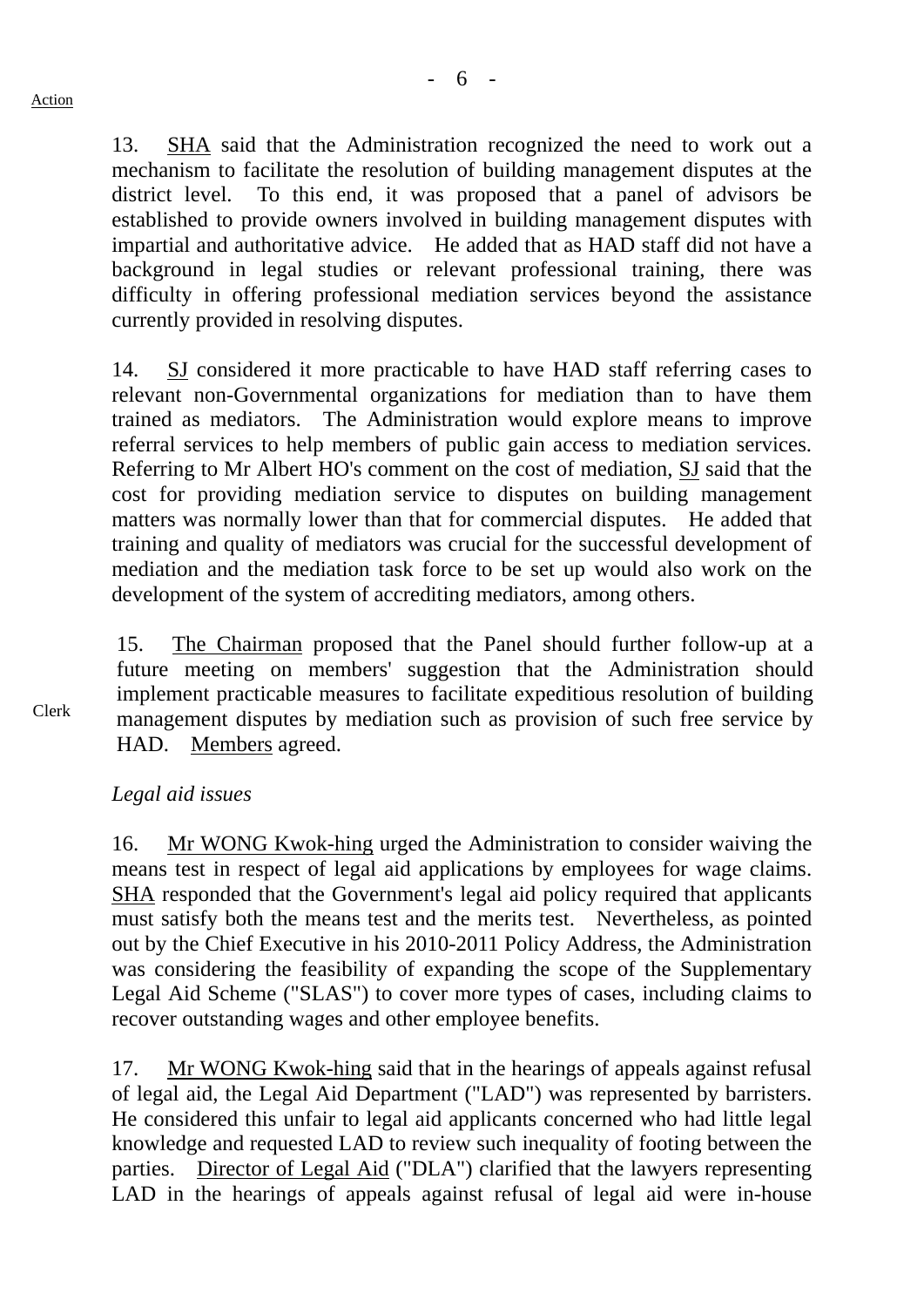counsel, not barristers in private practice. DLA further explained that an appeal against refusal of legal aid was not court proceedings. Such appeals were heard by the Registrar of the High Court who would review the application and make a recommendation on whether the applicant should be granted legal aid. Mr WONG Kwok-hing maintained that it was necessary to work out measures to provide legal assistance to legal aid applicants in appeals against refusal of legal aid to ensure fairness in the appeal procedure.

18. While welcoming the Administration's proposal of raising the financial eligibility limit ("FEL") of SLAS to \$1.3 million, the Deputy Chairman urged the Administration to also consider further increasing the FEL for the Ordinary Legal Aid Scheme from the proposed \$260,000 to \$500,000. She also considered that the scope of SLAS should be extended to cover claims for damages for professional negligence in a wider range of cases.

19. Noting from HAB's paper that the Government would earmark \$100 million for injection into the SLAS fund when necessary, Mr Paul TSE sought clarification on whether the proposed injection of funding was subject to certain conditions being met or whether it was an undertaking on the part of the Administration. SHA assured members that the Administration was committed to injecting \$100 million into the SLAS fund. He explained that as the approval of the Finance Committee was required, the Administration could only state that it had earmarked the amount for injection into the SLAS fund when necessary. The Chairman said that in her view, the phrase "when necessary" meant that the amount of injection into the SLAS fund would depend on the actual needs and would not be capped at \$100 million.

20. Ms Audrey EU urged that serious consideration be given to extending the scope of legal aid to cover defamation cases, in particular cases where whistleblowers were being sued for defamation. She considered it grossly unjust and contrary to public interest that persons seeking to expose corruption or other wrongdoings had no recourse to legal aid to undertake defence in defamation proceedings arising from their righteous acts. SHA said that he would consider Ms EU's views.

21. Mr Albert HO said that apart from defamation cases, the coverage of legal aid should also be extended to cover claims against financial products. He considered the Administration's proposal for the establishment of a Financial Disputes Resolution Centre to handle financial disputes inadequate because not all financial disputes could be settled by mediation and some might eventually be taken to the court. He reiterated his strong view that the scope of legal aid should be extended to cover claims against financial products.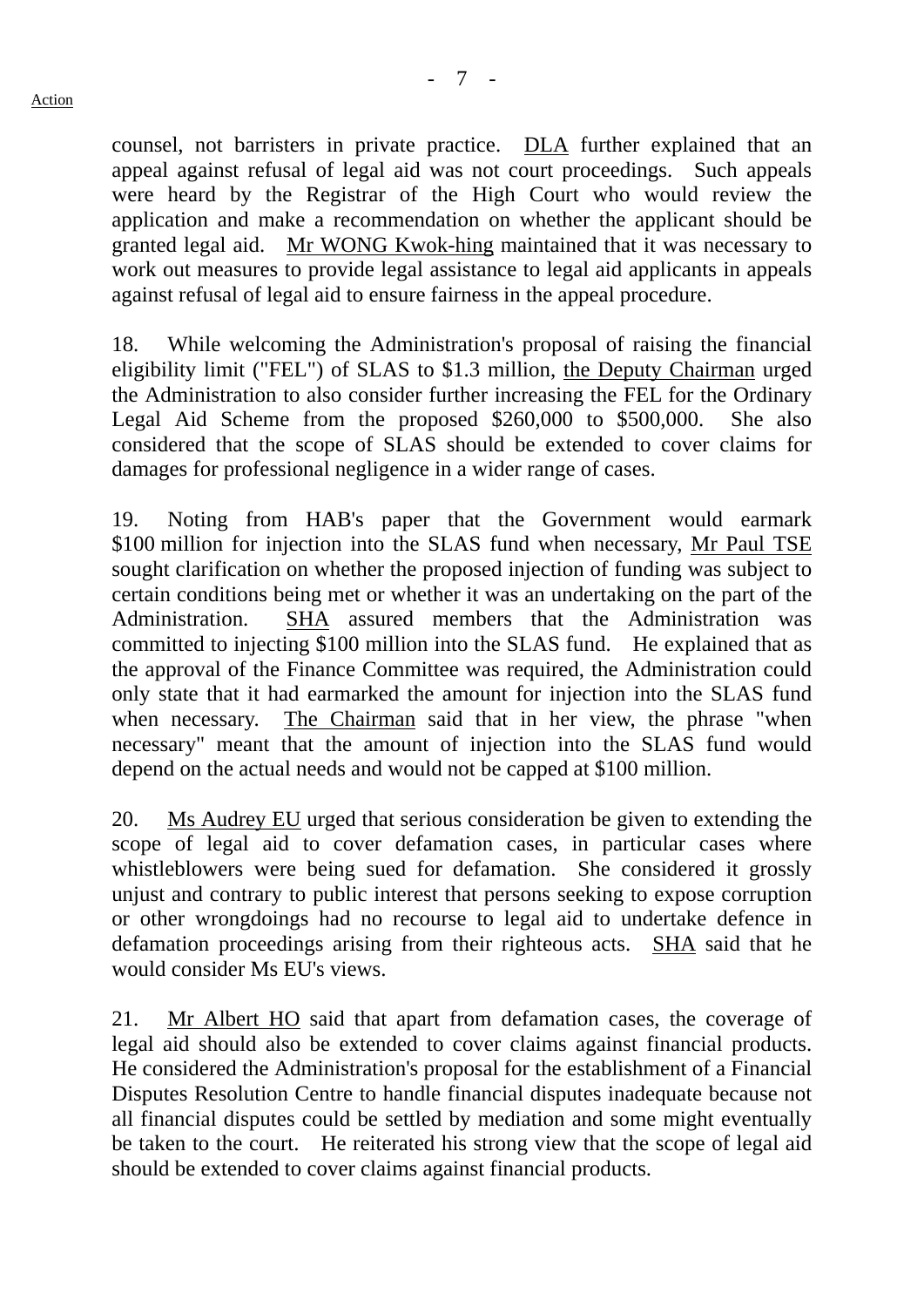22. The Chairman said that claims against financial products was one of the types of cases proposed by the Hong Kong Bar Association for expansion of SLAS, and the Administration had undertaken to consider the proposals. She hoped that the expansion of scope of SLAS would cover not only claims for damages for professional negligence and claims to recover outstanding wages, but also others such as claims relating to financial disputes and defamation cases.

23. Mr Paul TSE considered that given the limitation in the scope of legal aid, the Administration should consider allowing some form of conditional/contingency fee arrangements in Hong Kong to provide an alternative funding avenue for litigants who could not afford the high legal costs and were not eligible for legal aid.

24. SJ responded that in its Report on Conditional Fees published in July 2007, the Law Reform Commission had concluded that conditions were not appropriate for the introduction of conditional fees as after-the-event insurance was not likely to be available in Hong Kong, and had recommended the expansion of SLAS to enhance access to justice. In so far as the availability of after-the-event insurance was concerned, he did not consider that there had been any change in the matter since the Report was published three years ago.

25. The Chairman said that given that the costs rule in Hong Kong was different from that in the United States, a conditional fee regime would not be feasible in Hong Kong in the absence of insurance arrangements to cover the opponent's legal costs if the legal action was unsuccessful.

## *Free legal advice service*

26. Mr LAU Kong-wah said that many Hong Kong people who encountered legal problems on the Mainland had no recourse to legal assistance. He considered that the Administration should provide legal advice service to Hong Kong people involved in litigation on the Mainland.

27. Deputy Secretary for Home Affairs responded that the Administration had made clear on various occasions its position that it would not extend legal aid services to cover litigations on the Mainland. Nevertheless, the Administration was exploring the feasibility of collaborating with relevant organizations to enhance the provision of legal information on the Internet, which could cover information on Mainland legal issues frequently encountered by Hong Kong residents such as those relating to matrimonial matters and commercial disputes. Mr LAU Kong-wah considered the mere provision of legal information inadequate and urged the Administration to consider providing legal advice service to people involved in legal proceedings on the Mainland.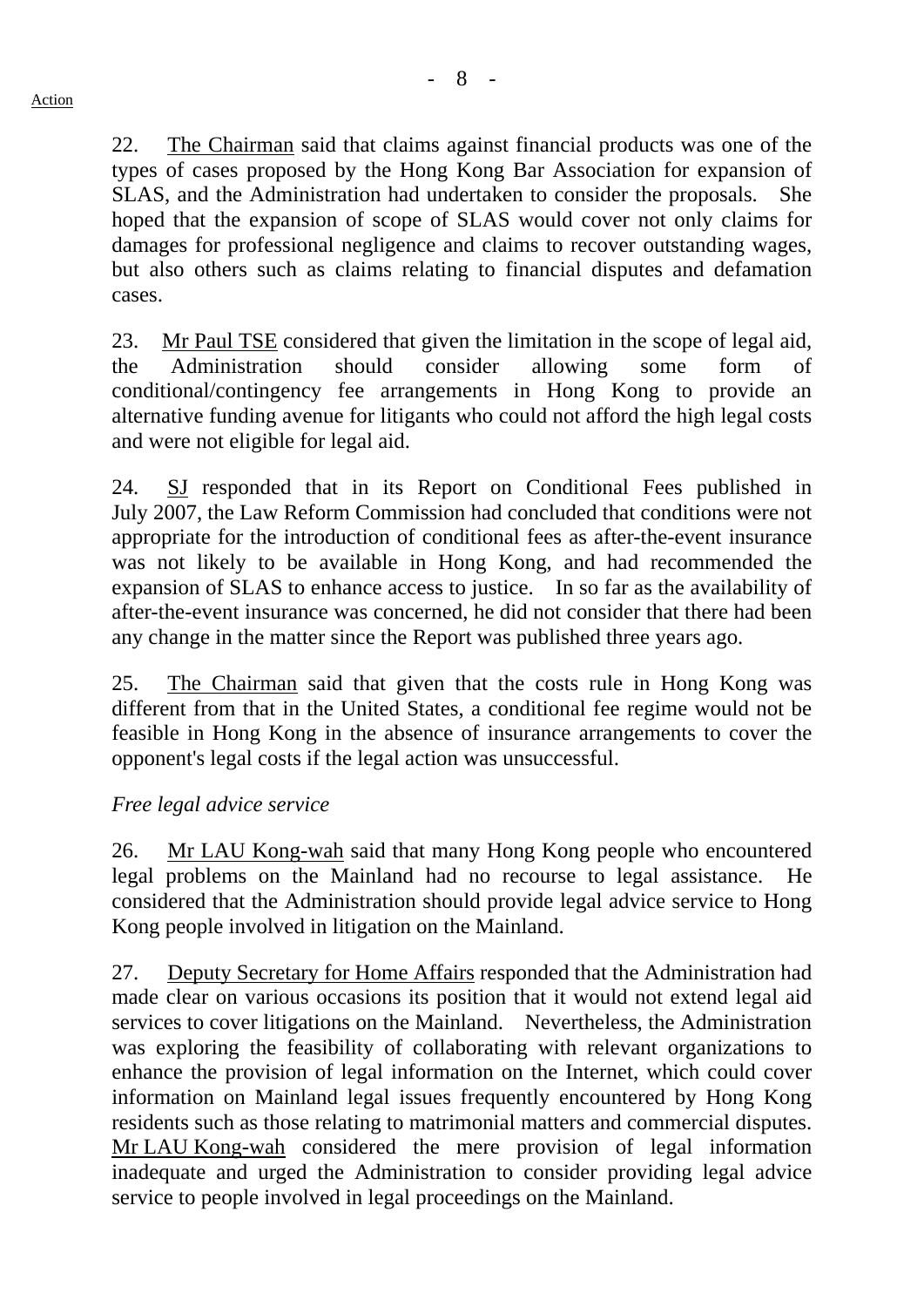- 9 -

28. Noting from HAB's paper that the Administration would explore means to provide enhanced assistance to unrepresented litigants, Mr Albert HO urged the Administration to consider providing them with publicly-funded free legal advice service which was currently not available at the Resource Centre for Unrepresented Litigants.

# *Co-operation between the legal professions in Hong Kong and the Mainland*

29. Mr LAU Kong-wah said that while a number of liberalization measures on legal services had been agreed on under the Mainland and Hong Kong Closer Economic Partnership Arrangement ("CEPA") and its various Supplementary Agreements and the Framework Agreement on Hong Kong/Guangdong Co-operation had been signed recently to strengthen co-operation between the legal professions in Hong Kong and the Mainland, legal professionals in Hong Kong had reflected the concern that they had encountered difficulties in gaining a foothold in the legal service market on the Mainland. He enquired about the difficulties faced by legal professionals and measures taken by the Administration to assist them.

30. SJ responded that the Administration had been in close liaison with the two legal professional bodies to gauge their needs in developing legal services on the Mainland and recognized the difficulties faced by the legal profession in this regard. He said that the initiatives under CEPA were intended for the mutual interest of both sides, and the Mainland authorities would have regard to the needs and development of its legal profession in considering the liberalization measures under CEPA. It should also be noted that the legal service market on the Mainland was very competitive. Legal professionals in Hong Kong were facing keen competition not only from lawyers on the Mainland, but also those from other countries. Furthermore, given the different legal systems in Hong Kong and the Mainland, Hong Kong lawyers who had obtained qualifications as Mainland lawyers were subject to certain restrictions in their practice on the Mainland. Nevertheless, he assured members that the Administration would strive for more liberalization measures under CEPA to facilitate the legal profession's development on the Mainland.

Clerk 31. The Chairman suggested and members agreed that the two legal professional bodies be invited to give views on the development of legal services under CEPA, including any difficulties encountered by the legal profession.